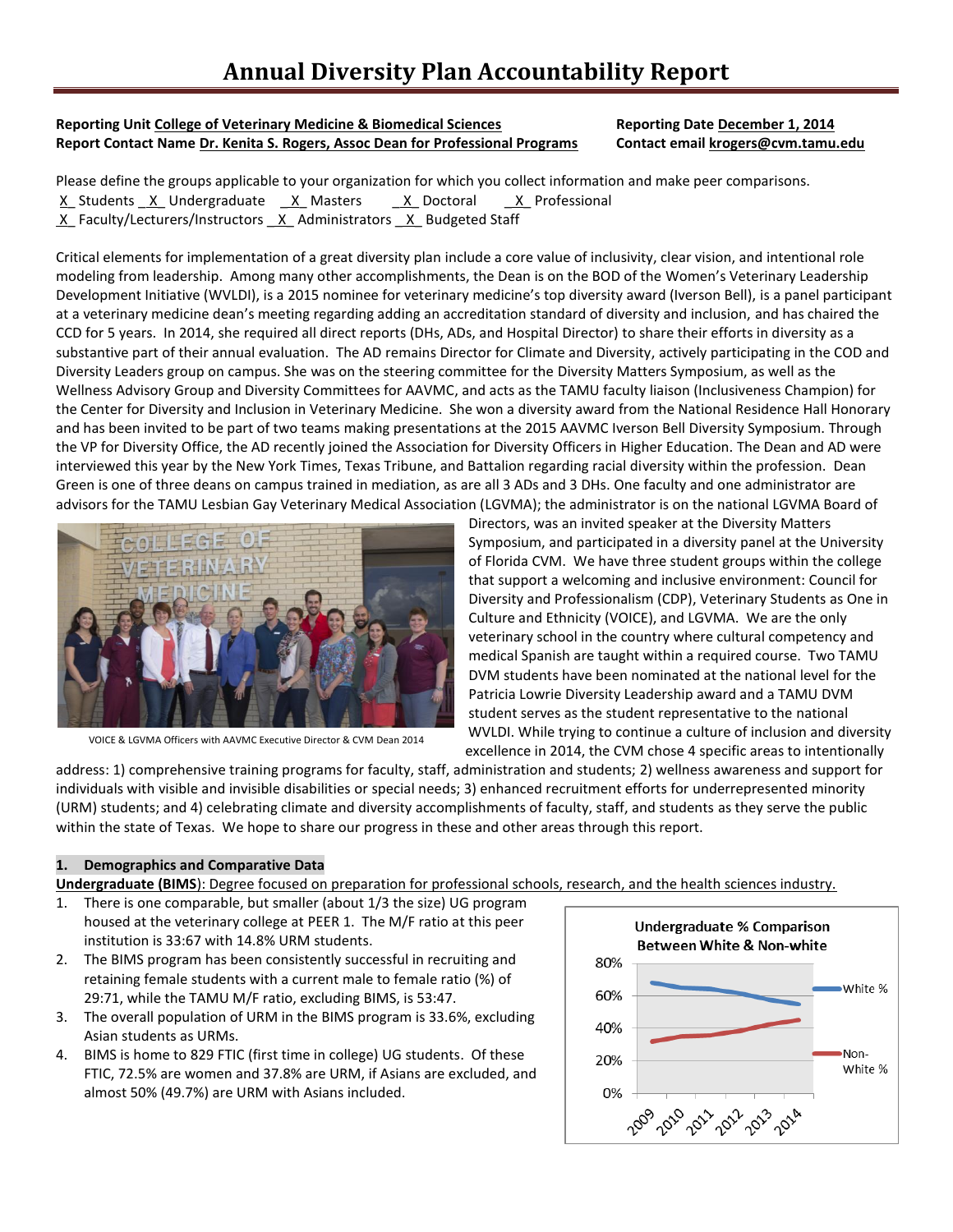- 5. Of those completing BS degrees, 69% were female and 26% were URM, compared with 18.9% URM graduates last year. Of those completing BS degrees at PEER 1, 69% were female and 9.4% were URM.
- \* Compared to our peer, the data show that BIMS has been successful in recruiting, mentoring, and retaining URM students to feed the applicant pipeline to professional healthcare programs (MD, DVM, DDS, PA, etc.). **Data Engagement:** BIMS advisors are charged with specific responsibilities focused on their diversity-related activities including the Veterinary Enrichment Camp, transfer students, student recruitment and retention, study abroad, and the Spanish certificate program. BIMS has 14 active 2+2 articulation agreements with community colleges that were chosen based

upon geographic, socioeconomic, and racial diversity. A new 2+2 partnership was developed this year with Western Texas College which has an early college HS feeder program from Roscoe ISD.

### *Graduate Studies***:** Degrees focused on advanced research in the health sciences industry.

- 1. Graduate studies enrollment at the CVM is 63.6% female and 36.4% male with URMs comprising 24.4% of the combined Master's and Doctoral enrollment.
- 2. The percentage of URM at peer schools: TAMU = 24.4%, PEER 1 = 10.9%, PEER 2  $= 6.9\%$ .
- 3. The female percentage at peer schools: TAMU = 63.6%, PEER 1 = 60.4%, PEER 2  $= 72.5%$ .
- 4. Of the MS degrees completed, the percentage of women at each school was TAMU =  $66\%$  (31/47), PEER 1 =  $66\%$  (95/144), and PEER 2 = 100% (4/4). Of the completed PhD degrees at the peer institutions, the number of females was TAMU =  $61.1\%$  (11/18), PEER 1 =  $60.9\%$  (14/23), and PEER 2 =  $50\%$  (4/8).
- 5. At each institution, the percentage of URMs completing MS degrees was TAMU  $= 25.5\%$  (12/47), PEER 1 = 12.5% (18/144), and PEER 2 = 25% (1/4), and URM completing PhD degrees at the peer institutions was TAMU = 11.1% (2/18), PEER 1 = 13.0% (3/23), and PEER 2 = 12.5% (1/8).
- \* In comparison to our peers, the data show that over time there have been slight increases in women and URM in the CVM graduate programs. The number of female and URM students has remained comparable or higher than peer institutions.



**Data Engagement:** The AD for Research and Graduate Studies (ADRGS) has participated in several initiatives this year including: 1) NIH Building Infrastructure Leading to Diversity (BUILD) (U54) grant with TAMU Kingsville. This includes partnerships with institutions serving primarily rural, underrepresented and underserved students. Twelve faculty from the CVM have been recruited as mentors; 2) USDA STEAM Scholars Program entitled "Multicultural Scholars Program in Reproductive Biology at Prairie View A&M University." Faculty mentors from the CVM and other TAMU units have been recruited as mentors for summer laboratory experiences; 3) Diversity Fellowship - Through a collaborative effort between the ADRGS team and the AD & Director of Climate and Diversity, we created a CVM Graduate Diversity Fellowship that is awarded to an incoming or current PhD student

for up to 4 years; we hope to add a second Diversity Fellowship in the near future. The Patterson fellow, funded through a matching diversity grant, has completed his residency and has now entered a PhD program.

# **Professional (DVM):** Degree focused on advanced training of DVM students in core

competencies of veterinary medicine and surgery.

- 1. For the class enrolled in Fall 2014 (Class of 2018); M/F = 21/79%
- 2. The age range of the class is 21-41 years with several second career individuals.
- 3. The TAMU class has 21% URM students, the highest percentage in historical memory. URMs at our peers: PEER  $1 = 23\%$ , PEER  $2 = 18\%$ , and PEER  $3 = 31\%$ .
- 4. Hispanics are the largest proportion (60%) of the URMs in the class, representing nearly 13% of the class. This is the largest number of Hispanic students in a DVM class in the U.S.: PEER  $1 = 4.3\%$ , PEER  $2 = 10\%$ , and PEER  $3 = 10\%$ 11.3%.
- The current class ranks 5/30 in the U.S. for URMs. This is up from  $7<sup>th</sup>$  in 2013 and tied for  $10<sup>th</sup>$  with 4 other schools in 2012. The average URM population in the entering class across the U.S. is 16%.





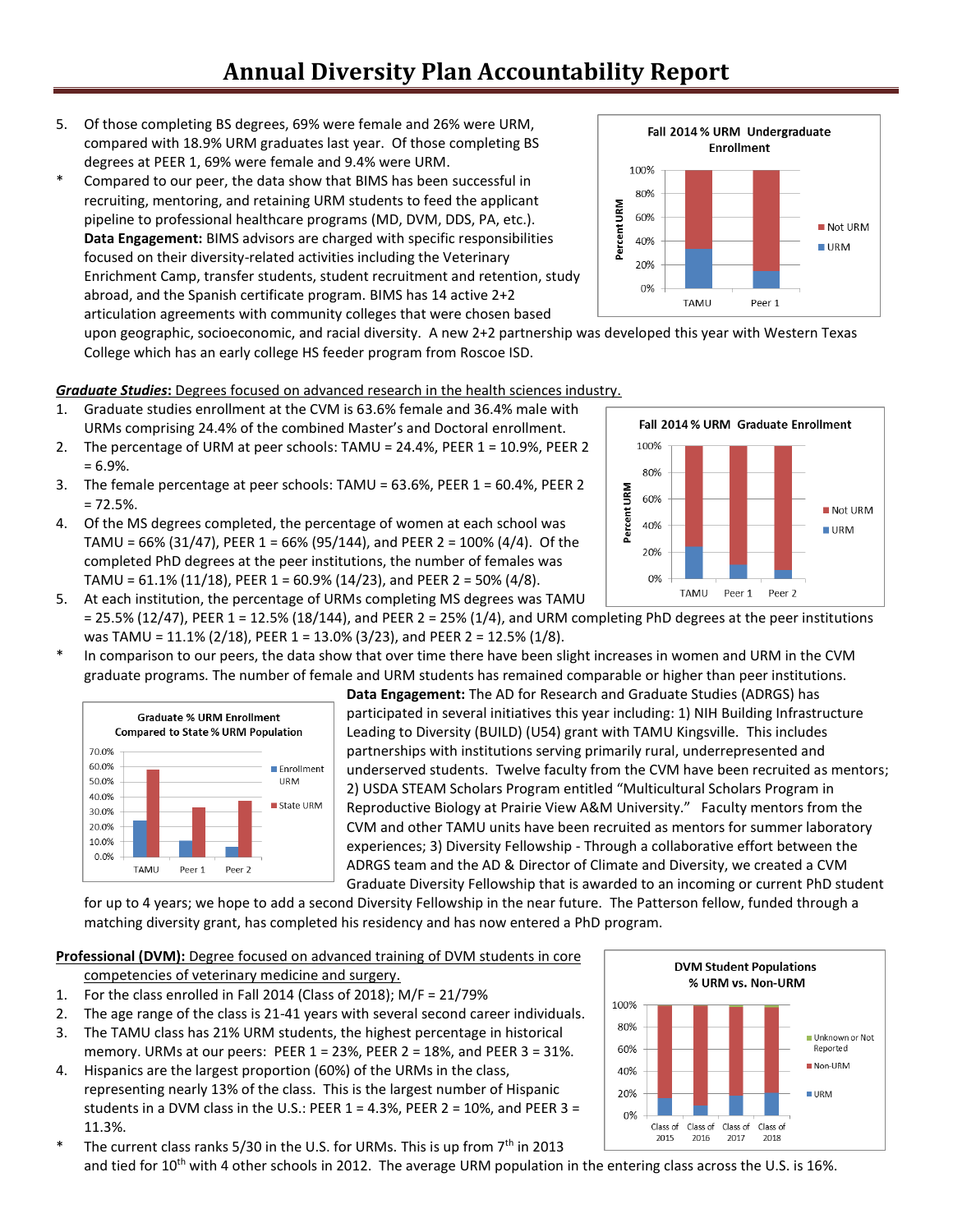**Data Engagement:** Not only have we focused on increasing URM representation, we have continued to work hard on other attributes including accepting students with visible and invisible disabilities into the DVM program. Physical accommodations



were made in several classrooms, and one additional gender neutral restroom was added for a total of 10 throughout the CVM. Special attention was given to these issues in the new teaching building due to open in 2016. We have worked to expose the DVM students to individuals with a variety of special needs so that they are fully prepared to serve society. For the second year at the CVM Open House, pre-opening guided tours were provided for special needs children and their families. An ASL interpreter was also provided at this student-run event. A new program (TVMF Pals), run in partnership with the Texas Veterinary Medical Foundation and our Veterinary Medical Teaching Hospital, is caring for pets of homebound individuals in our community receiving "Meals on Wheels". These pets are scheduled for annual appointments every 2 weeks through May. The

One Health collaborative team (students from veterinary medicine, medicine, and public health from TAMU and PEER 3) travelled to Nicaragua to assess and provide community assistance. A required rotation at the Houston SPCA ensures that each of our students address animal welfare, socioeconomic, and legal issues related to working within a diverse population in the fourth largest city in the U.S. Twenty DVM students participated in study abroad opportunities, with the largest programs in Germany and South Africa. Over the past year, student leadership positions have included the national president of SAVMA, an AVMA Governmental Relations intern, an AVMA Congressional Fellow, and a Marshall Scholarship winner. The AAVMC has a Director for Diversity who advises our students and administration on best practices and collaborative events.

#### **Faculty and Administration:**

- 1. The college administration is 62% female (Dean, 2 of 3 associate deans, 3 of 4 assistant deans, and 2 of 5 department heads). One AD serves as Director for Climate and Diversity and 1 DH serves as Director of International Programs.
- 2. When compared to peer institutions, the percentage of total, tenured, and tenuretrack women faculty is higher or comparable: Tenure and Tenure Track percentage - TAMU = 37.8%, PEER 2 = 30.3%, PEER 1 = 37.6%, and PEER 3 = 37.6%. The percent of total female faculty is also higher or comparable: Total female faculty percentage TAMU = 45%, PEER 2 = 37.2%, PEER 1 = 45.2%, and PEER 3 = 39.3%.
- 3. When compared to peer institutions, the percentage of URM faculty is lower: TAMU =  $6.0\%$ , PEER 2 =  $9.5\%$ , PEER 1 =  $8.6\%$ , and PEER 3 = 14.5%. These data should prompt an assessment of faculty recruitment efforts in all CVM departments. Of the total positions in the U.S., URMs comprise 13.9% at all ranks.



4. Staff: M/F = 37/63%; URM = 16% with Hispanic = 6%, Black = 3.1%, and Asian = 6%. There was a small to moderate increase in all URM categories over the past year. While we do not have peer data with other CVMs, our staff are highlighted and involved in many important programs as noted throughout this report.

### **2. Student Recruitment and Retention**

**Undergraduate (BIMS**): *Recruitment:* Through prospective student meetings and 2+2 programs, BIMS targets URMs that wish to pursue professional healthcare and graduate training. Within the past 12 months, our STEM outreach program (PEER) to state and national minority/disadvantaged youth provided 65,065 veterinary-related downloads to 5608 teachers and their 521,561 students (52% URM). Through live streaming video conferencing, we were telecast into 49 states with 21,166 students registered. PEER presented a STEM career hands-on experience at the San Antonio Hispanic Chamber of Commerce CORE54 STEM Expo to 200 Hispanic students. *Retention:* As noted earlier, advisors are charged with different parts of the diversity efforts. BIMS sponsors cohort luncheons for 2+2 transfer students every 2 weeks to help with integration into the TAMU culture. BIMS met a need for an important student subset by developing a "Family Room" within their advising office for students with small children, allowing parents to concentrate on critical academic discussions.

**Graduate Studies***: Recruitment:* Among the multiple initiatives that began in the 2013-2014 academic year, the ADRGS team has begun active outreach and recruitment by having a representative attend numerous graduate school fairs in Austin, Houston, San Antonio, and North Texas with diverse populations that are traditionally underrepresented in the biomedical sciences field. Our outreach to institutions outside of Texas also attracted a relatively diverse set of applicants whom we hosted at our second annual recruitment weekend in January 2014. As our first-time graduate student enrollment continues to increase, we already see an incremental growth in diversity. The CVM joined TAMU ADVANCE program in 2014. *Retention:* The program has a full-time advisor for supporting and mentoring graduate students.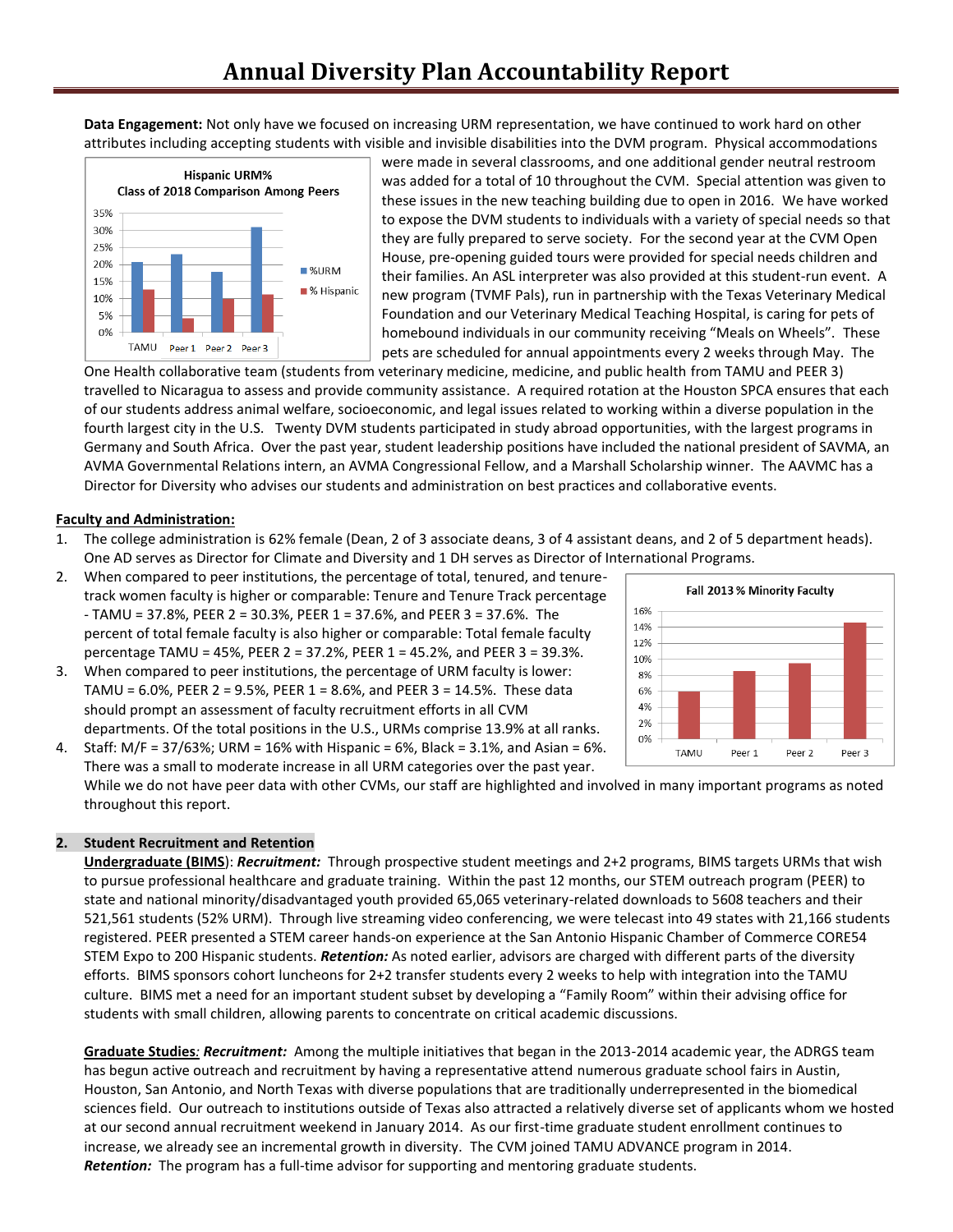**Professional Program (DVM): Recruitment:** There are currently 3 URM within our residency programs (1 black and two Hispanic), and 1 additional black resident starting next summer. As a means of providing additional role models and potential future faculty, the 3 clinical departments have been offered funding (diversity funds) to hire one URM resident per department in a clinical field that will have high student impact. An application question was redesigned to address diversity and the Selections Committee had intentional discussions about removing application barriers. Substantial resources have been focused on activities at Prairie View A&M University (PVAMU). The AD has spoken twice this year at the Undergraduate Medical Academy at PVAMU, as well as sponsored five additional visits on Admissions (2), the Veterinary Emergency Team (VET), a visit by three DVM students, and an evening visit to the Pre-Veterinary Club by the AD, a faculty member and three students to participate in a Q&A session. We continue to have two students on the Sister Institution scholarship program for PVAMU and TAMU (diversity funds). The first scholarship endowed for an LGBT student was available this year and we had discussions with the medical school regarding starting a new LGBT student organization in their setting. DVM students on the Houston SPCA rotation are being seen on current episodes of *Animal Cops Houston* shown on Animal Planet with national and international distribution. Our students are a vital part of recruiting efforts through activities such as Open House, Houston Cat Show, three Livestock Shows (Houston, San Antonio, and Austin), and unsponsored activities in their hometowns. **Retention**: Particular focus was placed on providing strong support systems to ensure wellness and ongoing mentoring with subsequent retention of DVM students. The CVM has a full-time licensed professional counselor, in a satellite clinic for SCS. This office offers personal counseling, psychiatric services, stress management, crisis intervention, and academic counseling. A new MOU was developed this year allowing appointments for clinical interns and residents (DVMs in training programs within the VMTH). SCAVMA has a Wellness Committee with activities supported through the Dean's Office. Faculty, staff, and students received training on intentional self-awareness, particularly for mental health issues and disabilities. Two faculty members and the CVM counselor attended a national meeting on veterinary student wellness. Recognition of personal wellness and self-management skills were deemed so important to healthcare professionals that personal wellness and multicultural awareness components were added to the New Graduate Outcomes document, which is the roadmap for the ongoing DVM curriculum review. Students will be required to demonstrate these skills prior to graduation. A "wellness survival kit" is being developed for the incoming 1VM class. The well-established first-year student Mentor program excelled this year with groups of 8 to 9 classmates assigned 2 to 3 faculty members that serve as a resource and meet monthly throughout the Fall and Spring semesters. Additionally, each 1VM is assigned a 2VM mentor, every class has two mentors from the TVMA, and a faculty member within the Professional Programs Office (PPO) has responsibility for all student activities and providing additional mentorship. Each semester, 1VMs participate in Ethics sessions which address a wide range of ethical dilemmas including those with diversity dimensions. As mentioned, 3 student groups provide activities and support for DVM students and cultural competency is taught within a required course.

### **3. Internal and/or External Advisory and/or Developmental Council Groups**

*The Council for Diversity and Professionalism (CDP)* is sponsored through the Dean's Office and includes representation for UG, graduate, and DVM students, faculty, staff, and key stakeholder groups engaged with diversity. This year, attention has been focused on working with issues related to visible and invisible disabilities and the needs of students with children. The *CVM Student Ambassadors* is a program for UG and DVM students that lead tours, attend special events, and perform outreach for the CVM. The process for choosing these students was very inclusive and resulted in a diverse group in terms of gender, race, and socioeconomic background. This group provided 293 tours to 461 groups for total of 2489 guests. *The International Programs Advisory Committee (IPAC)* sponsored a variety of international experiences for students: 23 BIMS students, 40 DVM students, and 1 graduate student. Our Germany Abroad program reached 42 UG students in several colleges including 13 BIMS and 1 student from PVAMU. Eleven DVM students and 2 from Auburn participated in this program as well, and we will be reaching out to other SEC DVM programs next year. The Texas Veterinary Medical Association (TVMA) has a close relationship with the college and there are several relevant joint councils including the *TVMA/CVM Liaison and New Graduate Committees*. The TVMA provides 30-40 colleagues each year to help interview prospective DVM students.

# **4. Unit Climate**

A focus on comprehensive diversity training resulted in all members of the Dean's Business and Scholarship Office, as well as additional members of the Dean's Office staff (total of 9), taking classes to earn a Certificate on Diversity and Inclusion in the Workplace through HR. Two staff have already graduated from the program. Two faculty and 5 staff members were supported to attend the 3-day "Diversity Training Institute". One faculty member was supported for a "Community of Respect Train the Trainer" workshop. Six members of the Dean's Office staff attended the inaugural Climate, Equity, and Inclusion workshop sponsored by the College of Education and Human Development. College leadership attended several campus seminars including "Effective conflict management skills for faculty and administrators" and "Engaging the data: a work session using campus climate survey results". A 40-hour mediation course was sponsored for 20 staff, faculty, and administrators in